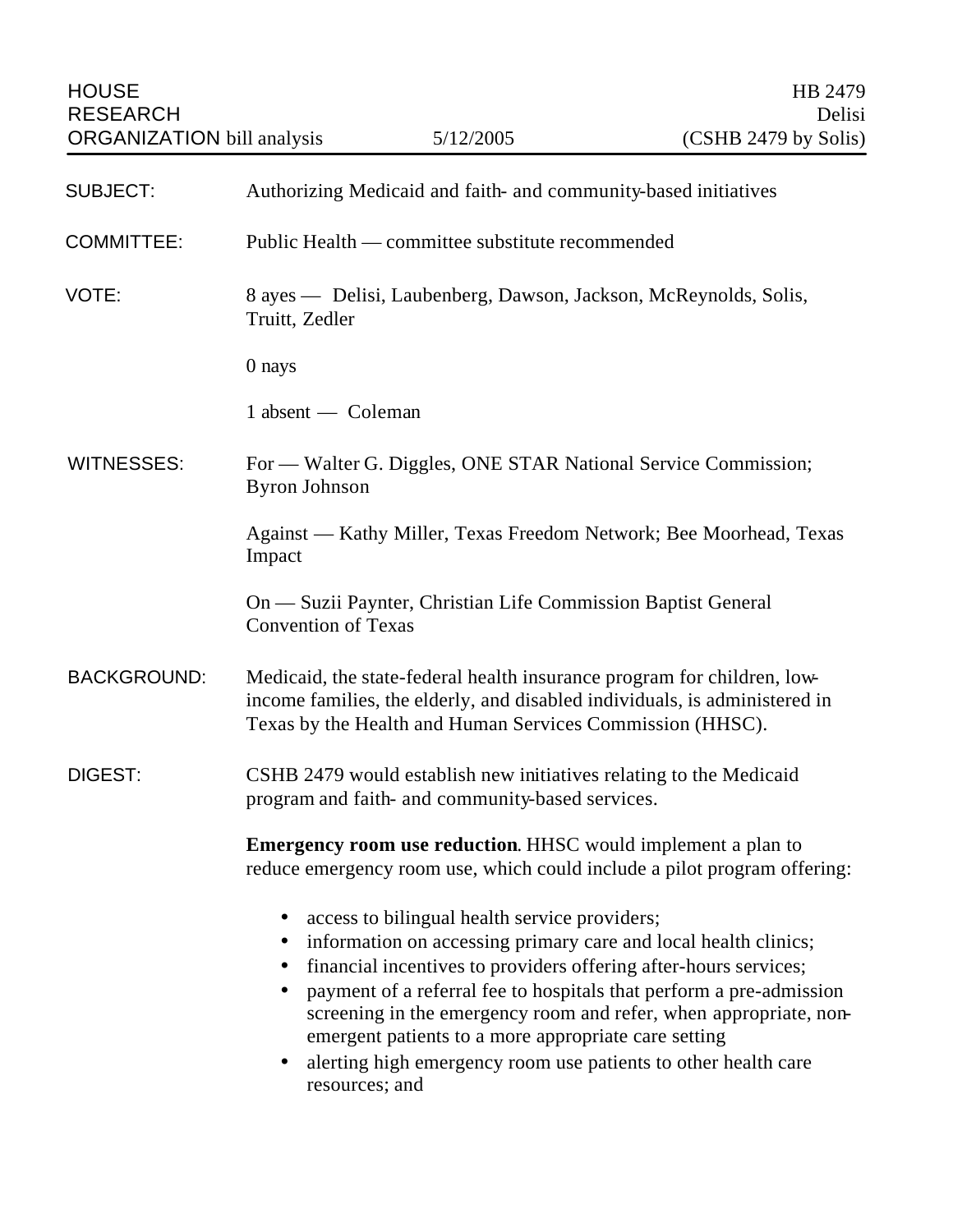## HB 2479 House Research Organization page 2

• a health literacy program offering patients health literature.

**Long-term care insurance**. HHSC would, if cost-effective and permitted under federal law, pay a stipend for the premium for long-term care insurance in lieu of paying for long-term care for an individual; assist an individual who had a chronic health condition and was likely to need long-term care in the future; and form an agreement under which an individual would pay the premium for long-term care insurance and Medicaid would pay benefits once the insurance was exhausted.

**Office of Medical Technology**. It would direct HHSC to establish an Office of Medical Technology at HHSC, which would be charged with evaluating new medical technology and proposing implementation of new technologies that would be cost-effective.

**Returning unused drugs**. CSHB 2479 would expand the return of unused drugs under existing procedures to include drugs in tamperevident packaging but not in a manufacturer's original packaging, unless required by federal law.

**Reimbursement rates**. The bill also would direct HHSC to establish reimbursement under Medicaid for:

- nursing care in a patient's home under the Medicaid program, if it would prevent hospitalization and a physician certified that the services were medically appropriate;
- group appointments for certain medical conditions, if it were costeffective;
- online medical consultations, if cost-effective and a procedure code was developed federally, or a pilot program to determine whether online medical consultations were cost-effective;
- performance bonuses through a pilot program for primary care providers that treat Medicaid patients with chronic health conditions in accordance with recognized best practices and standards of care, with a report on the effects of the program by December 1, 2006 and the conclusion of the pilot on September 1, 2007.

**Faith and community-based initiatives**. The Governor's Office would establish the Texas mentoring initiative to coordinate with other entities in expanding mentoring opportunities and services by faith- and community-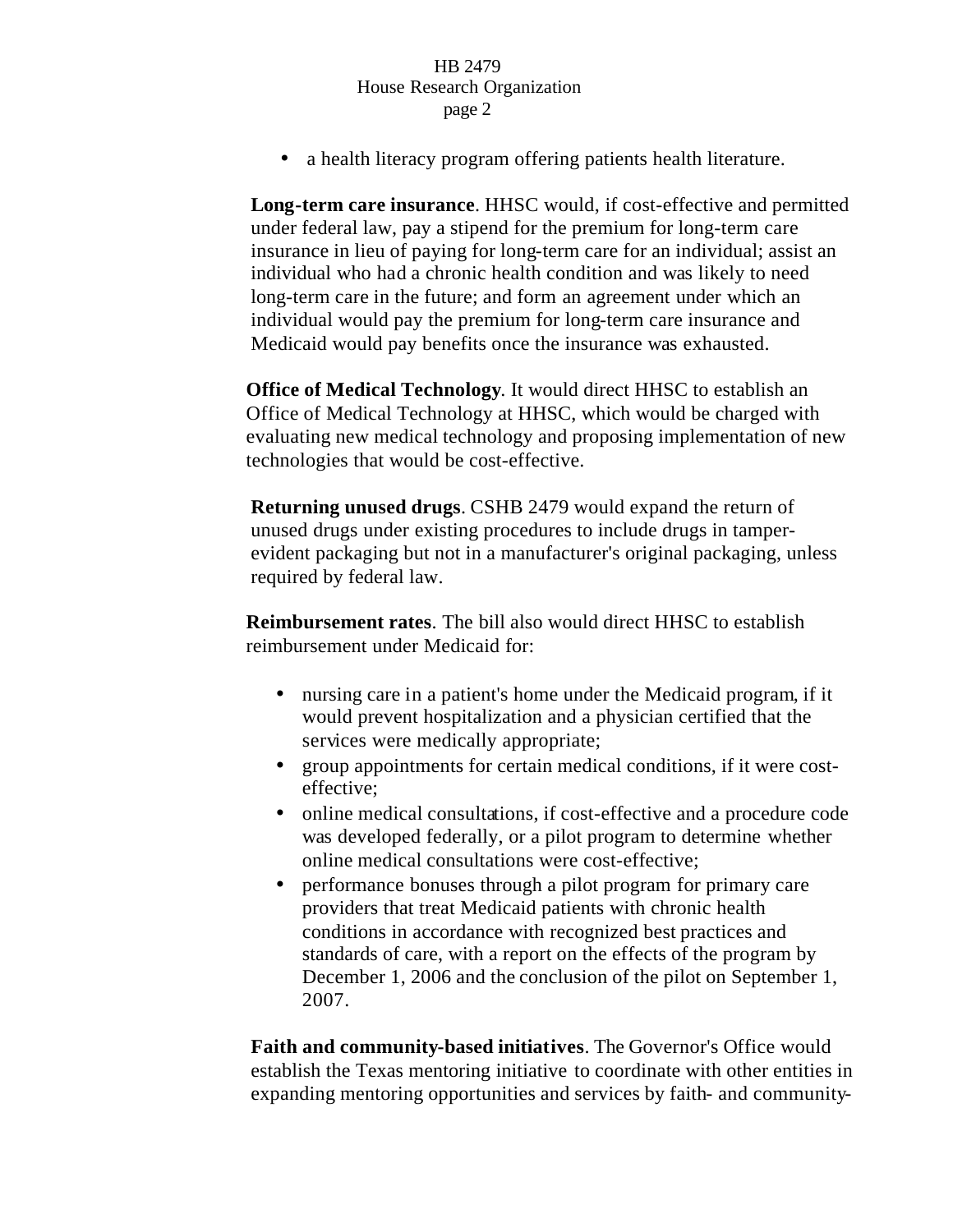## HB 2479 House Research Organization page 3

based organizations, schools, and businesses. If funds were appropriated, through the "renewing our communities" account, grants could be awarded to small and medium-sized organizations to support the initiative. Each health and human services agency, as well as criminal justice, workforce, education, housing, and other agencies, would be required to designate by September 1, 2005, a liaison with faith and community-based organizations. The liaison also would serve on an interagency coordinating group.

HHSC would create a center for faith- and community-based services by September 15, 2005, with a director and any appropriate staff. The center would provide information and training to faith and community based service providers and identify any barriers preventing them from partnering with the state. HHSC also would establish, by January 1, 2006, an online database of state agency and community volunteer opportunities. An advisory committee composed of faith and community leaders would be created that would meet twice a year and would be subject to open meetings but not other provisions about advisory committees under Government Code, ch. 2110.

If a waiver or other federal authorization were required, HHSC would be directed to obtain it. The bill would take effect September 1, 2005.

**SUPPORTERS** SAY: CSHB 2479 would encourage innovation in health and human services, particularly in the Medicaid program. Most of the ideas proposed in this bill have worked in the private sector and were part of the governor's Medicaid workgroup discussions. All of them are ways for the state to improve services in a cost-effective manner.

> The faith-based initiative set forth by CSHB 2479 incorporates many activities that separate agencies and the Governor's Office are doing now but would bring them together in a coordinated fashion. It also would broaden the interaction between faith and community groups to include state functions outside health and human services. The bill would include new provisions to ensure transparency and accountability, a source of concern in the filed version of the bill.

## **OPPONENTS** SAY: Transparency and accountability are very important in this bill. It is appropriate for agencies other than just the Governor's Office to be involved, and the protections against infringing on the separation between church and state are key.